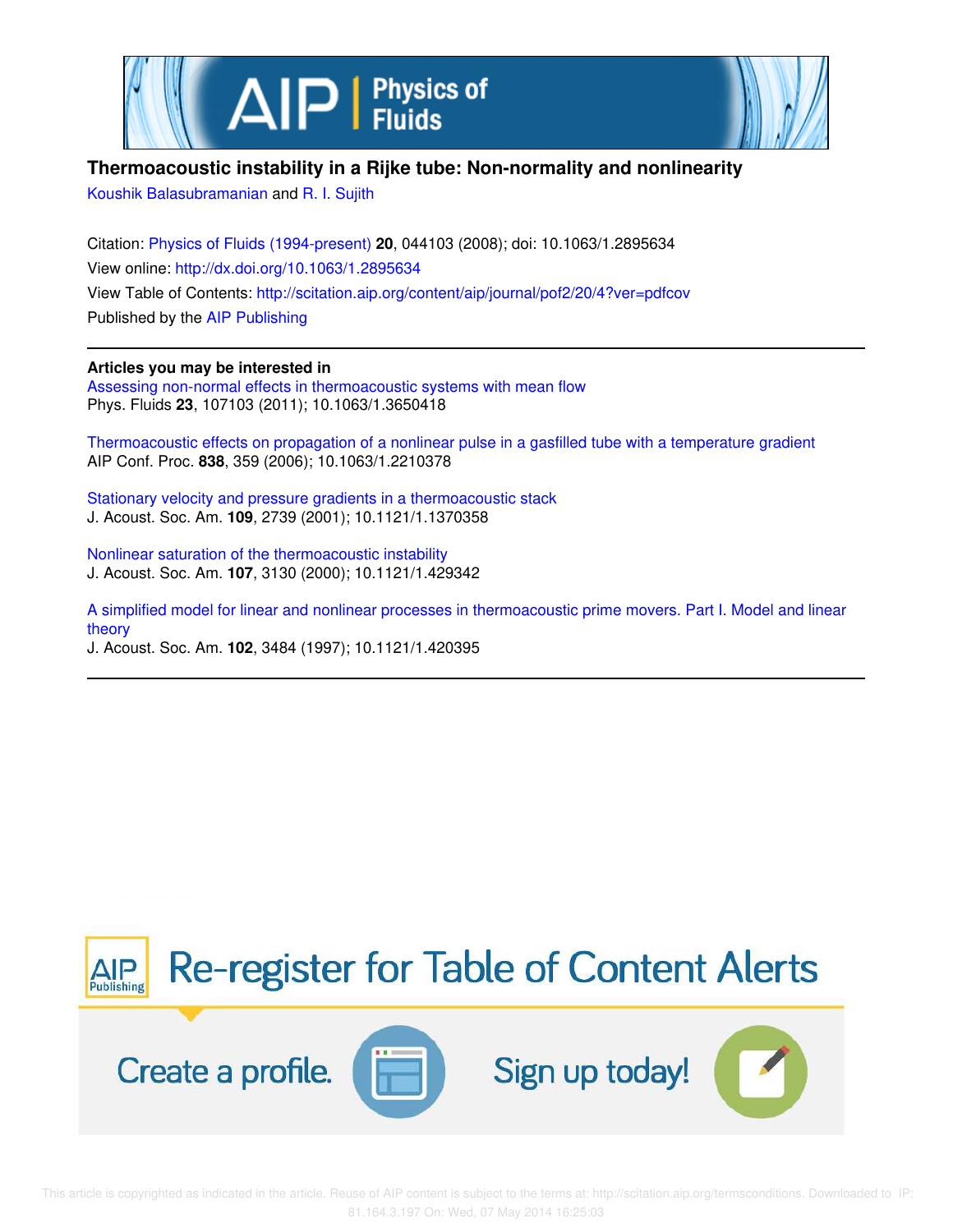# **Thermoacoustic instability in a Rijke tube: Non-normality and nonlinearity**

Koushik Balasubramanian and R. I. Sujith<sup>a)</sup>

*Department of Aerospace Engineering, Indian Institute of Technology Madras, Chennai 600036, India*

Received 18 June 2007; accepted 7 January 2008; published online 10 April 2008-

The role of non-normality and nonlinearity in thermoacoustic interaction in a Rijke tube is investigated in this paper. The heat release rate of the heating element is modeled by a modified form of King's law. This fluctuating heat release from the heating element is treated as a compact source in the one-dimensional linear model of the acoustic field. The temporal evolution of the acoustic perturbations is studied using the Galerkin technique. It is shown that any thermoacoustic system is non-normal. Non-normality can cause algebraic growth of oscillations for a short time even though the eigenvectors of the system could be decaying exponentially with time. This feature of non-normality combined with the effect of nonlinearity causes the occurrence of triggering, i.e., the thermoacoustic oscillations decay for some initial conditions whereas they grow for some other initial conditions. If a system is non-normal, then there can be large amplification of oscillations even if the excited frequency is far from the natural frequency of the system. The dependence of transient growth on time lag and heater positions is studied. Such amplifications (pseudoresonance) can be studied using pseudospectra, as eigenvalues alone are not sufficient to predict the behavior of the system. The geometry of pseudospectra can be used to obtain upper and lower bounds on the growth factor, which provide both necessary and sufficient conditions for the stability of a thermoacoustic system. © 2008 American Institute of Physics. [DOI: 10.1063/1.2895634]

## **I. INTRODUCTION**

The occurrence of combustion instabilities has been a plaguing problem in the development of combustors for rockets, jet engines, and power generating gas turbines.<sup>1</sup> Predicting and controlling combustion instability requires an understanding of the combustion-acoustic interactions.

Combustion instabilities are self-sustained large amplitude oscillations of pressure and velocity in combustors with the flame acting as an acoustic actuator and the combustion chamber as an acoustic resonator. If the heat released in the system depends on the pressure and velocity fluctuations in the system, a feedback loop that can destabilize the system is established. The occurrence of combustion instability depends on the phase between the heat release fluctuations and the pressure fluctuations at the flame.<sup>2</sup> Amplification of the pressure oscillations by the heat addition process will take place if the maximum and minimum of the heat addition occur during the compression and rarefaction phases of the pressure oscillation, respectively. In contrast, the pressure oscillations will be attenuated if the maximum and minimum of the heat addition occur during the rarefaction and compression phases of the pressure oscillation, respectively.

When pulsations start spontaneously, as they do in a Rijke tube with a heater at  $\frac{1}{4}$  length from the bottom of the tube, the system is said to be linearly unstable, i.e., the system is unstable with respect to any small amplitude disturbance that may be present in the combustor. This scenario has been successfully modeled in various systems using classical linear stability analysis of the normal modes that model the system as a network model, in which each element is modeled using a linear transfer function. The stability of the system can then be determined easily by examining the eigenvalues of the system.

It is also possible that a linearly stable combustor (i.e., one that does not pulse spontaneously) could be "triggered" into pulsating operation by the introduction of a finite amplitude disturbance such as might be caused by a spark plug ignition or a small explosion. Such a system will be stable with respect to all disturbances whose amplitudes are below a certain threshold value, but transition into pulsating operation will occur when the amplitude of the disturbance exceeds this threshold value. Furthermore, there are instances of "bootstrapping" where a mode that decays initially can grow later and ultimately become unstable. $3$  A linear stability analysis using normal modes would always indicate stability in the case of bootstrapping and miss the ultimate behavior. A comprehensive prediction of the conditions for the onset of instabilities is a difficult task, which is not yet mastered. In particular, predicting the conditions under which finite amplitude disturbances destabilize a linearly stable system and predicting the limit-cycle amplitude of the instability remain a key challenge, as little is known, even in a qualitative sense, about the key parameters controlling nonlinear flame dynamics even in simple laminar flames.<sup>4</sup> The pressing need to control this phenomenon in combustion chambers compounded by lack of understanding of combustion instability due to the complex nature of combustion-acoustic interaction in flames led to interest in simpler thermoacoustic systems such as Rijke tubes. The Rijke tube serves as a convenient prototypical system for the study of thermoacoustic phenomena.

Nonlinear effects in a Rijke tube were investigated in

a)Author to whom correspondence should be addressed. Electronic mail: sujith@iitm.ac.in.

This article is copyrighted as indicated in the article. Reuse of AIP content is subject to the terms at: http://scitation.aip.org/termsconditions. Downloaded to IP: 81.164.3.197 On: Wed, 07 May 2014 16:25:03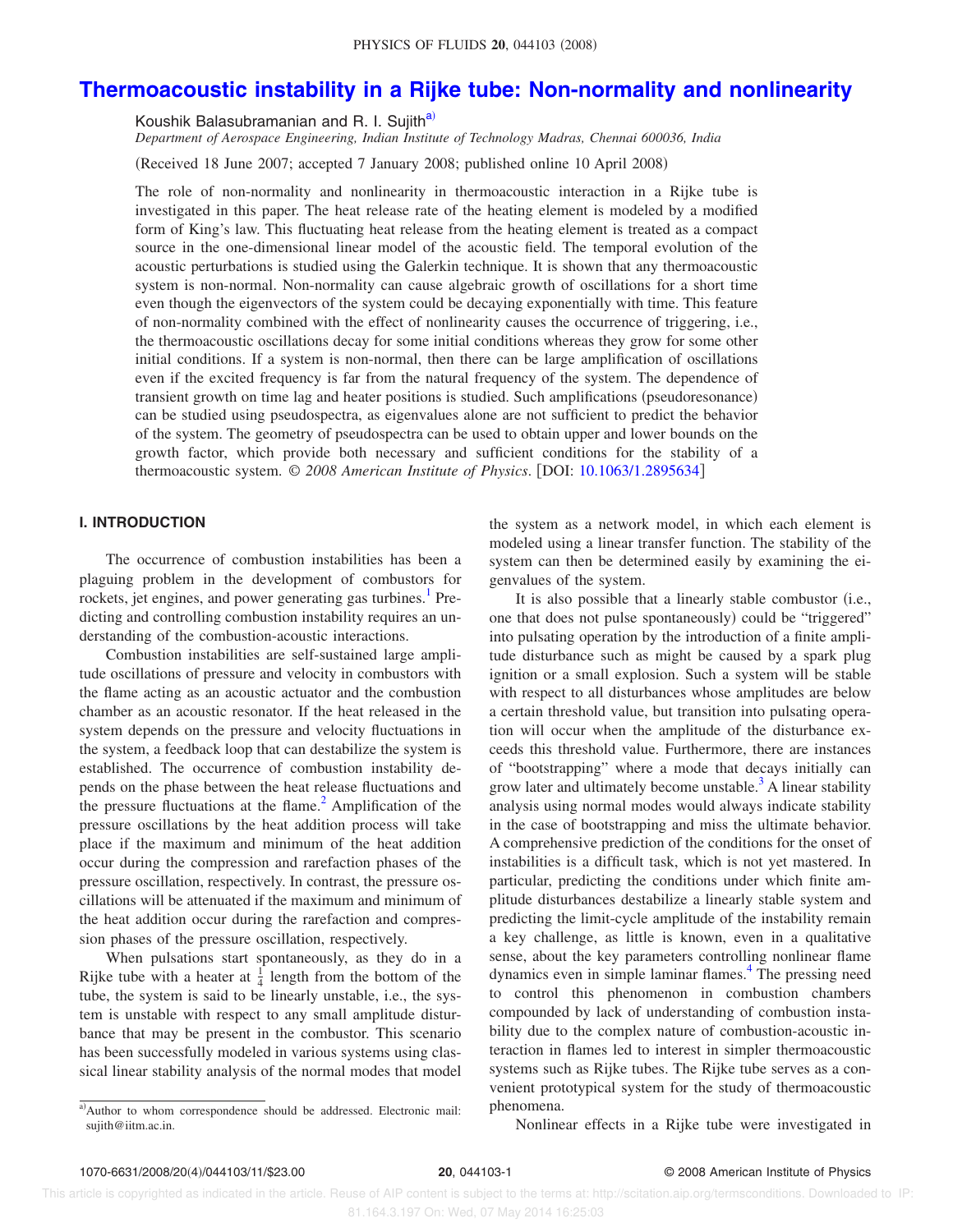detail by several authors. A Rijke tube is a relatively simple system: it is a duct with a heat source (often electrically heated wires) at quarter length from the bottom (if located vertically). Heckl $^5$  studied the nonlinear acoustic effects leading to limit cycles in unstable oscillations experimentally and theoretically for the case of a Rijke tube. She showed that the important nonlinear effects are  $(1)$  the reduction of the rate of heat transfer when the velocity amplitudes are of the same order as the mean velocity and (2) increased losses at the ends of the tube at very high amplitudes. Hantschk and Vortmeyer<sup>6</sup> showed that the limit-cycle amplitude in a Rijke tube is determined by nonlinearities in the heat flux from the heating element to the flow. Yoon *et al.*<sup>3</sup> proposed a nonlinear response model of a generalized Rijke tube. Their oscillatory heat release model was not derived from physical principles. They derived both closed form and numerical solutions for the acoustic field by an approximate modal analysis using a two-mode formulation. The two-mode nonlinear model is capable of predicting the bootstrapping effect which characterizes nonlinear velocity sensitive combustion response in rocket motors. However, they neglected nonlinear convection in their model. In order to explain the nonlinear effects of a Rijke tube, Matveev<sup>7,8</sup> constructed a simple theory using an energy approach. The equilibrium states of the system are found by balancing thermoacoustic energy input and acoustic losses. It is again confirmed that the nonlinearity of the unsteady heat transfer is a dominant factor in limit-cycle saturation. Further, he demonstrated the necessity of accurately modeling the effects of temperature gradient on the mode shapes to obtain accurate results for stability.<sup>9</sup>

Although considerable research has been performed on the nonlinear nature of thermoacoustic oscillations, their non-normal nature is an aspect that has not received any attention. Non-normality can lead to transient growth of a system even when the eigenvalues indicate linear stability. When the transient growth leads to high enough amplitudes, it can trigger nonlinearities in the system which can cause "nonlinear driving," thereby driving a system which was thought to be linearly stable under the framework of classical linear stability. Further, non-normality leads to coupling between the modes, although this effect has been often attributed to nonlinearity. The role of non-normality in the context of thermoacoustic oscillations has been shown in the context of ducted diffusion flames by Balasubramanian and Sujith<sup>10,11</sup> using a Galerkin-type analysis. Nicoud *et al.*<sup>12</sup> have shown that the eigenvectors of a thermoacoustic system are nonorthogonal in the presence of heat release or in the presence of general complex impedance boundary conditions. Thus, there are two distinct aspects of combustionacoustic interactions: non-normality of the modes and nonlinearities in the system.

Non-normality has been found to play an important role in several fields such as turbulence, $13-15$  instability of magnetic plasmas,<sup>16</sup> formation of cyclones,<sup>17</sup> etc. Recently, the authors have shown that the combined role of non-normality and nonlinearity can lead to the triggering of thermoacoustic oscillations in a linearly stable system in the context of ducted diffusion flames.  $\frac{10,11}{10,11}$  This is a general feature of all thermoacoustic systems and need not be restricted to diffu(a)



FIG. 1. (a) Monotonic decay of a normal system; (b) transient growth of a non-normal system. The initial state is  $\Phi(0) = d_1(0)e_1 + d_2(0)e_2$ , and the final state is  $\Phi(t) = d_1(t)e_1 + d_2(t)e_2$ . The dashed lines denote the vectors at time *t*=0 and the solid lines denote the vector at some time *t*.

sion flames. In the case of ducted diffusion flames, the combustion modes themselves are non-normal. $10,11$ 

The objective of this paper is to examine the role of non-normality in a simpler model for a thermoacoustic system, constructed for a Rijke tube. The rest of this paper is organized as follows. In Sec. II, the characteristics of a nonnormal operator and its consequences are discussed in the context of thermoacoustic instabilities. The schematic of a horizontal Rijke tube considered in this study is described in Sec. III. The equations governing the evolution of the acoustic field in this horizontal Rijke tube are derived in Sec. IV. In Sec. V, examples highlighting the effects of non-normality and nonlinearity are discussed. The results and inferences are summarized in Sec. VI.

# **II. NON-NORMALITY AND TRANSIENT GROWTH OF THERMOACOUSTIC OSCILLATIONS**

A system is said to be non-normal if its eigenvectors are not orthogonal. The evolution of such a system is governed by an operator which does not commute with its adjoint. The nonorthogonal nature of eigenvectors can lead to transient growth of oscillations before they eventually decay. This property is illustrated in Figs.  $1(a)$  and  $1(b)$ . The vectors  $e_1$ and  $e_2$  represent the direction of the eigenvectors and  $\Phi$  is a vector which is expressed as a linear combination of the eigenvectors. Figure  $1(a)$  shows that for a normal system,  $\Phi$ decreases monotonically if the amplitudes of the individual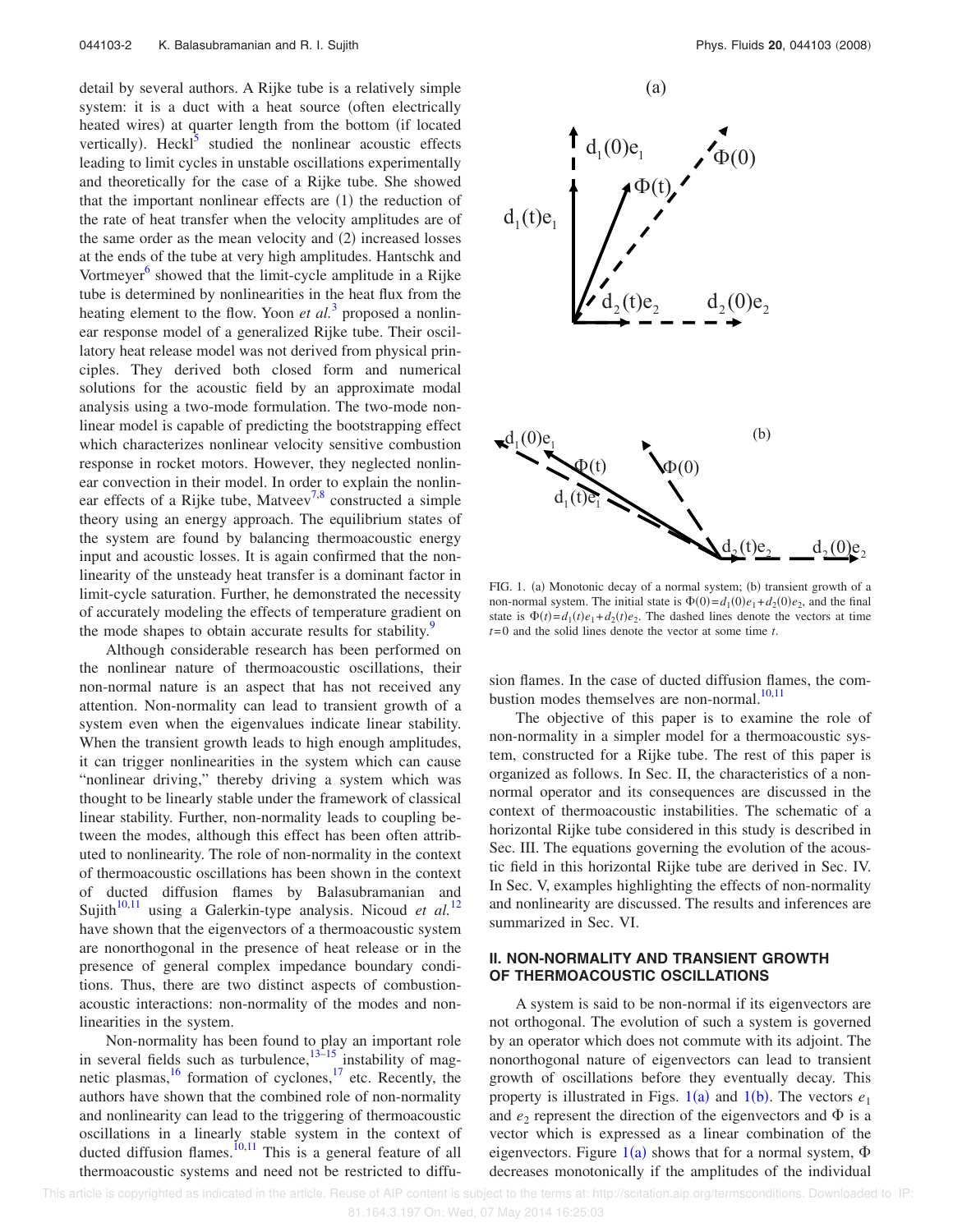

FIG. 2. Schematic of linear and nonlinear evolutions of the acoustic energy  $\left[\frac{1}{2}p'^{2}+\frac{1}{2}(\gamma Mu')^{2}\right]$ .

eigenvectors themselves decay. On the contrary, for the nonnormal system shown in Fig.  $1(b)$ ,  $\Phi$  increases even when the amplitudes of individual eigenvectors decay. However,  $\Phi$ decays after a sufficiently long time if nonlinear effects do not become significant during the transient growth. There could be situations where the short-term growth of fluctuations can lead to significant amplitudes where nonlinear effects could cause nonlinear driving, as illustrated in Fig. 2. Such a scenario arises in the evolution of thermoacoustic oscillations.

The acoustic equations (the assumptions in deriving these equations and the details of nondimensionalization are given in Sec. IV) in the presence of a heat source can be written as

$$
\gamma M \frac{\partial u'}{\partial t} + \frac{\partial p'}{\partial x} = 0,\tag{1}
$$

$$
\frac{\partial p'}{\partial t} + \gamma M \frac{\partial u'}{\partial x} = (\gamma - 1) \gamma \frac{L_a}{c_0} \frac{\dot{\tilde{Q}}'}{\rho_0 c_0^2}.
$$
 (2)

The heat release rate in the above equation is calculated from a model for the heat source. The linearized oscillatory heat release rate can be written as  $\dot{Q}' = R(x, \varepsilon_i) \gamma M u' + S(x, \mu_i) p'$ , where *R* and *S* can be treated as continuous functions of *x* which could even be sharply peaked at the flame location as in the case of a compact heat source), and  $\varepsilon_i$  and  $\mu_i$  are parameters which affect heat release rate. The heat release rate could have an explicit dependence on time as well. Equations  $(1)$  and  $(2)$  can be recast in the matrix form as

$$
\begin{bmatrix}\n\frac{\partial}{\partial t} & \frac{\partial}{\partial x} \\
\frac{\partial}{\partial x} - \frac{RL_a(\gamma - 1)}{\rho_0 c_0^3} & \frac{\partial}{\partial t} - \frac{SL_a\gamma(\gamma - 1)}{\rho_0 c_0^3}\n\end{bmatrix}\n\begin{bmatrix}\n\gamma M u' \\
p'\n\end{bmatrix} = 0.
$$
\n(3)

The matrix in Eq.  $(3)$  is a matrix of operators. The above operator does not commute with its adjoint for nonzero *R* and *S*. (The adjoint of a real matrix is simply the transpose of the matrix. The adjoint of a first derivative operator is its negative.) Therefore, it is clear that the thermoacoustic interaction is non-normal. In the absence of heat release, the matrix is symmetric and hence normal.

The non-normal behavior of the system causes large transient growth which can potentially trigger nonlinearities in the system. Classical linear stability analysis then becomes a poor indicator of system stability due to this algebraic growth.<sup>14</sup> This phenomenon has been studied in detail in the context of turbulence by Baggett *et al.*<sup>13</sup> They explained that in the non-normal evolution, the input and output structures (such as streamwise vortices, streaks, etc.) are different and nonlinearity closes the feedback loop by converting some of the output into input. In a similar manner, the interplay between transient linear growth resulting from non-normality and "nonlinear mixing" can indeed lead to the growth of the thermoacoustic oscillations.

Equation  $(3)$  is analyzed by reducing the infinite dimensional operator to a finite dimensional operator, such as a finite dimensional matrix. In this paper, this is achieved by reducing the partial differential equations governing the thermoacoustic interaction to a set of ordinary differential equations (ODEs) using the Galerkin technique. ODEs in time domain are obtained by decomposing the spatial variation using basis functions. This is similar to decomposing a vector along some basis. The basis functions used in this study are not the eigenmodes of the linearized system, but they are the eigenmodes of the self-adjoint part of the linearized system. Such an approach has been used in solving partial differential equations; see, e.g., Henningson and Schmid.<sup>18</sup> These evolution equations are solved numerically using the fourth order Runge–Kutta scheme. The complete evolution equations are linearized and the linearized equations are found to be non-normal. It must be emphasized that the eigenvalues of the linearized equations are not the wave numbers of the basis functions used in the Galerkin technique.

#### **III. THE HORIZONTAL RIJKE TUBE**

A horizontal Rijke tube with an electric heat source is a system convenient for studying the fundamental principles of thermoacoustic instabilities both experimentally and theoretically. In such a setup, the mean flow is provided by a blower, which sucks air in the tube. This enables us to control the heater power and the mean flow independently. If the tube were oriented vertically, as in the classical Rijke tube, the effect of mean flow component caused by natural convection will have to be accounted for in the stability analysis. The horizontal orientation of the Rijke tube is implemented to exclude the influence of natural convention on the mean flow rate. Such a setup has been used by Matveev,<sup>7,8</sup> Heckl,<sup>5</sup> and Kopitz and Polifke.<sup>19</sup> A schematic of the horizontal Rijke tube setup is shown in Fig. 3. The current study models such a setup.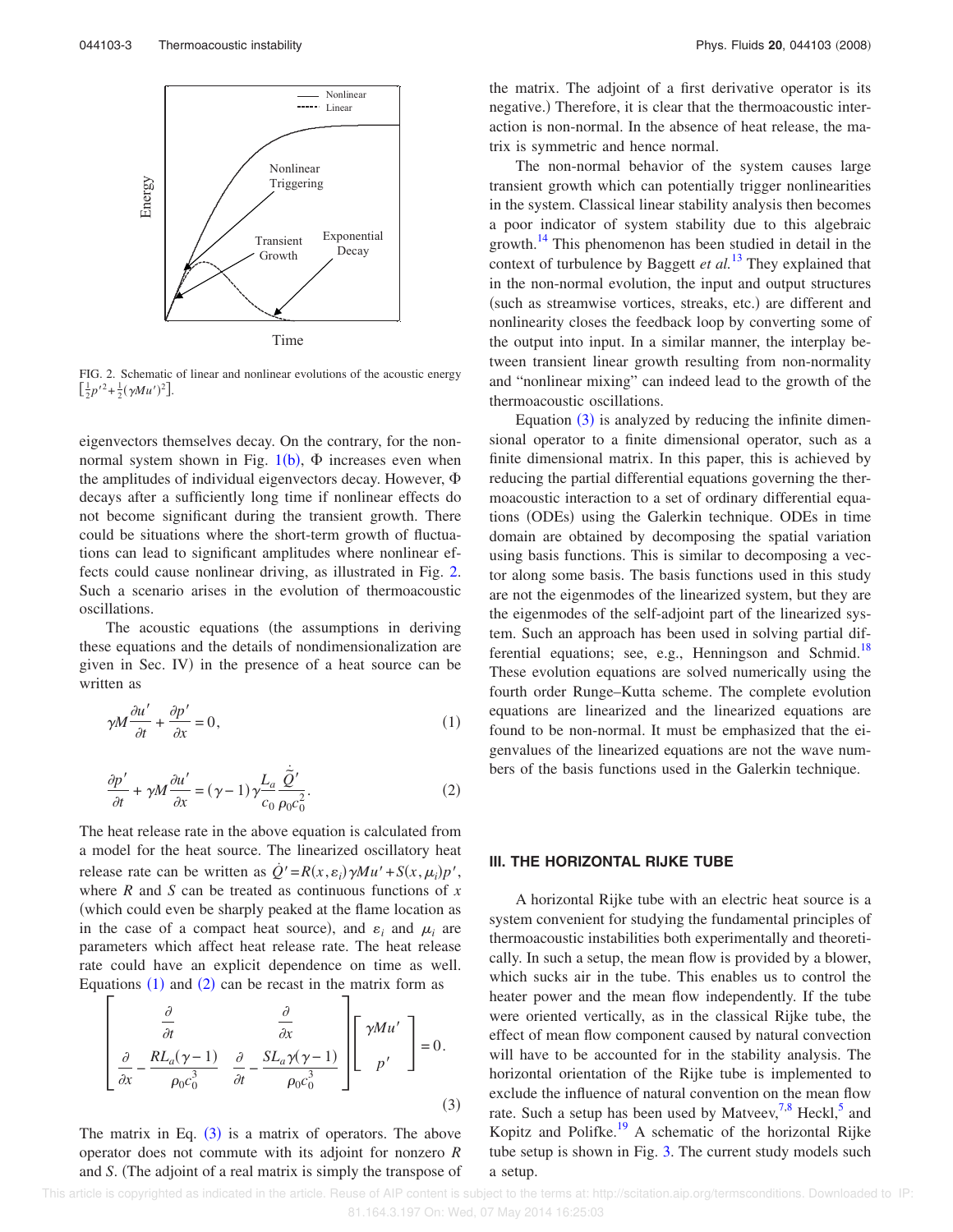

FIG. 3. Schematic of the horizontal Rijke tube setup.

### **IV. GOVERNING EQUATIONS**

Neglecting the effect of mean flow and mean temperature gradient in the duct, the governing equations for the one-dimensional acoustic field are

$$
\bar{\rho}\frac{\partial \tilde{u}'}{\partial \tilde{t}} + \frac{\partial \tilde{p}'}{\partial \tilde{x}} = 0 \quad \text{(acoustic momentum)}, \tag{4}
$$

$$
\frac{\partial \tilde{p}'}{\partial \tilde{t}} + \gamma \overline{p} \frac{\partial \tilde{u}'}{\partial \tilde{x}} = (\gamma - 1) \dot{\tilde{Q}}' \quad \text{(acoustic energy)}.
$$
 (5)

A modified form of King's law is used to model the heat release rate. Since King's law exhibits nonlinearity only for velocity perturbations greater than the mean fluctuations, Heckl $^5$  suggested the following empirical model:

$$
\tilde{Q}' = \frac{2L_w(T_w - \overline{T})}{S\sqrt{3}} \sqrt{\pi \lambda C_v \overline{\rho} \frac{d_w}{2}} \times \left[ \sqrt{\left| \frac{u_0}{3} + u'_f(t - \tau) \right|} - \sqrt{\frac{u_0}{3}} \right] \delta(\tilde{x} - \tilde{x}_f). \tag{6}
$$

In the above expression,  $L_w$  is the equivalent length of the wire,  $\lambda$  is the heat conductivity of air,  $C_v$  is the specific heat of air at constant volume,  $\tau$  is the time lag,  $\bar{\rho}$  is the mean density of air,  $d_w$  is the diameter of the wire,  $(T_w - \overline{T})$  is the temperature difference, and *S* is the cross-sectional area of the duct. The above equations can be nondimensionalized as follows:

$$
\widetilde{x} = L_a x, \quad \widetilde{t} = \frac{L_a}{c_0} t, \quad \widetilde{u}' = u_0 u', \quad \widetilde{p}' = \overline{p} p', \quad M = \frac{u_0}{c_0},
$$

where  $c_0$  is the speed of sound,  $L_a$  is the duct length,  $\bar{p}$  is the pressure of the undisturbed medium, and  $u_0$  is the mean flow velocity. The acoustic equations in the nondimensional form can be written as follows:

$$
\frac{\partial p'}{\partial t} + \gamma M \frac{\partial u'}{\partial x} = k \left[ \sqrt{\left| \frac{1}{3} + u'(t - \tau) \right|} - \sqrt{\frac{1}{3}} \right] \delta(x - x_f),\tag{8}
$$

where

$$
k = (\gamma - 1) \frac{2L_w(T_w - \overline{T})}{Sc_0 \overline{p}\sqrt{3}} \sqrt{\pi \lambda C_v \overline{\rho} \frac{d_w}{2} u_0}.
$$
 (9)

The above set of partial differential equation can be reduced to ODEs using the Galerkin technique.<sup>20</sup> The velocity and pressure field can be written in terms of the duct's natural modes as follows: $21$ 

$$
u' = \sum_{j=1}^{\infty} \eta_j \cos(j\pi x) \quad \text{and } p' = -\sum_{j=1}^{\infty} \frac{\gamma M}{j\pi} \dot{\eta}_j \sin(j\pi x).
$$
\n(10)

The Galerkin technique makes use of the fact that any function in a domain can be expressed as a superposition of expansion functions which form a complete basis in that domain. The basis functions are chosen such that they satisfy the boundary conditions. However, the choice of the basis functions is not unique. The basis functions chosen here are just an arbitrary basis and not the eigenfunctions of the system. They are the eigenfunctions of the self-adjoint part of the linearized system. Clearly, the expansion functions chosen here satisfy the boundary conditions and they form a complete basis.

Substituting the above expansions into Eqs.  $(7)$  and  $(8)$ and projecting along the basis functions [the component or the projection of a function *f* along a basis function  $\psi_n$  is given by their inner product  $\langle f | \psi_n \rangle$  which is defined as  $\int_{\text{domain}} f(x) \psi_n(x) dx$ , the following evolution equations are obtained:

$$
\frac{d\eta_j}{dt} = \dot{\eta}_j,\tag{11}
$$

$$
\frac{d\dot{\eta}_j}{dt} + k_j^2 \eta_j = -\frac{2k}{\gamma M} j\pi \left[ \sqrt{\left| \frac{1}{3} + u'_f(t - \tau) \right|} - \sqrt{\frac{1}{3}} \right] \sin(j\pi x_f). \tag{12}
$$

Equations  $(11)$  and  $(12)$  can be expanded to second order for low amplitudes to yield the following matrix differential equation:

$$
\frac{d\chi}{dt} + B_{\rm NL}(\chi^T, \chi) + B_{\rm NN}\chi = 0,\tag{13}
$$

$$
\gamma M \frac{\partial u'}{\partial t} + \frac{\partial p'}{\partial x} = 0,\tag{7}
$$

where  $\chi = [\eta_1 \dot{\eta}_1 / \pi \eta_2 \dot{\eta}_2 / 2 \pi \cdots \eta_N \dot{\eta}_N / N \pi]^T$ ,

This article is copyrighted as indicated in the article. Reuse of AIP content is subject to the terms at: http://scitation.aip.org/termsconditions. Downloaded to IP: 81.164.3.197 On: Wed, 07 May 2014 16:25:03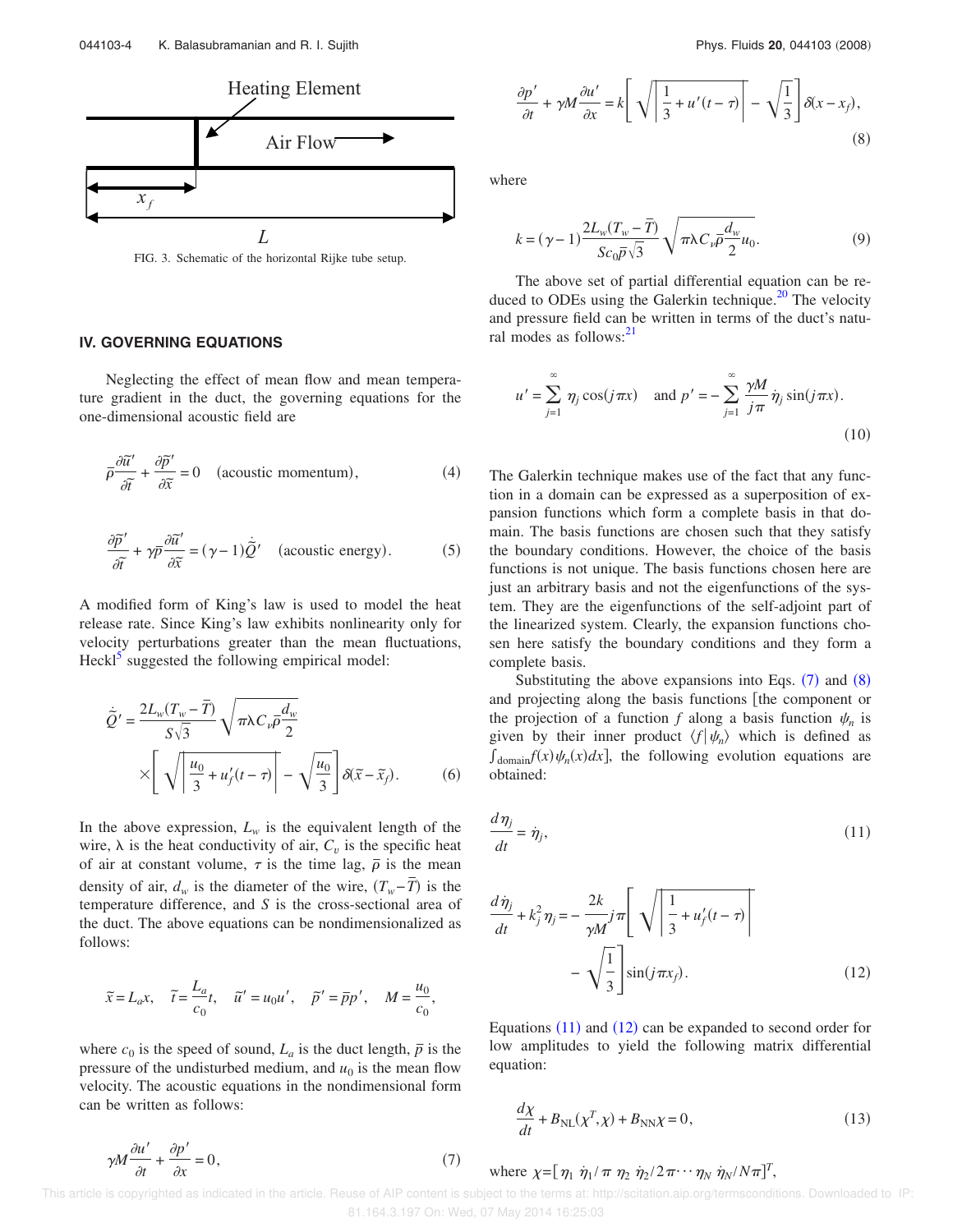$B_{\text{NN}}$ 

$$
\begin{bmatrix}\n0 & -\omega_{1} & 0 & 0 & \cdots & 0 & 0 & 0 \\
\omega_{1} + \beta_{1} \cos(\pi x_{f}) & -\tau \beta_{1} \cos(\pi x_{f}) & \beta_{1} \cos(2\pi x_{f}) & -\tau \beta_{1} \cos(2\pi x_{f}) & \cdots & \beta_{1} \cos N \pi x_{f} & -\tau \beta_{1} \cos(N \pi x_{f}) \\
0 & 0 & 0 & 0 & -\omega_{2} & \cdots & 0 & 0 \\
\vdots & \vdots & \vdots & \vdots & \vdots & \vdots & \vdots & \vdots & \vdots \\
\beta_{2} \cos(\pi x_{f}) & -\tau \beta_{2} \cos(\pi x_{f}) & \omega_{2} + \beta_{2} \cos(2\pi x_{f}) & -\tau \beta_{2} \cos(2\pi x_{f}) & \cdots & \beta_{2} \cos N \pi x_{f} & -\tau \beta_{2} \cos(N \pi x_{f}) \\
\vdots & \vdots & \vdots & \vdots & \vdots & \vdots & \vdots & \vdots & \vdots \\
\beta_{N} \cos(\pi x_{f}) & -\tau \beta_{N} \cos(\pi x_{f}) & \beta_{N} \cos(2\pi x_{f}) & -\tau \beta_{N} \cos(2\pi x_{f}) & \cdots & \omega_{N} + \beta_{N} \cos(N \pi x_{f}) & -\tau \beta_{N} \cos(N \pi x_{f})\n\end{bmatrix},
$$
\n
$$
B_{NL} = u'(t - \tau) \begin{bmatrix}\n0 & 0 & 0 & 0 & \cdots & 0 & 0 \\
\alpha_{1} \cos(\pi x_{f}) & -\alpha_{1} \tau \cos(\pi x_{f}) & \alpha_{1} \cos(2\pi x_{f}) & -\alpha_{1} \tau \cos(2\pi x_{f}) & \cdots & \alpha_{1} \cos(N \pi x_{f}) & -\alpha_{1} \tau \cos(2\pi x_{f}) \\
\vdots & \vdots & \vdots & \vdots & \vdots & \vdots & \vdots & \vdots & \vdots \\
\alpha_{N} \cos(\pi x_{f}) & -\alpha_{2} \tau \cos(\pi x_{f}) & \alpha_{2} \cos(2\pi x_{f}) & -\alpha_{N} \tau \cos(2\pi x_{f}) & \cdots & \alpha_{N} \cos(N \pi x_{f}) & -\alpha_{N} \tau \cos(N \pi x_{f
$$

where  $\beta_j = (k/\gamma M)\sqrt{3} \sin(j\pi x_f)$  and  $\alpha_j = -3\beta_j/4$ .

It can be seen that  $B_{NN}$  does not commute with its adjoint, and hence it is non-normal. In the above equation,  $B_{\text{NL}}$ is the nonlinear matrix. In this paper, the role of damping is not considered as the authors would like to emphasize the role of non-normality. The role of damping in Rijke tube can be studied using the model suggested by Matveev.<sup>8</sup> The combined role of damping and non-normality in thermoacoustic systems was studied by the authors in the context of diffusion flames.<sup>10,11</sup> Various cases highlighting the non-normal and nonlinear nature of thermoacoustic oscillations and their consequences are discussed using examples in the following section.

## **V. RESULTS AND DISCUSSIONS**

The duct acoustic modes are normal in the absence of heat addition. However, heat addition makes the system nonnormal, as can be seen from the following physical arguments. The heat transfer is a function of the velocity, as given by Eq.  $(6)$ . A small disturbance in the velocity can alter the heat release rate which in turn acts as the source of disturbance for the acoustic oscillations.

The acoustic pressure and the fluctuating heat release rate at the heater location can be expressed as

$$
p'(x_f, t) = \sum_{k=1}^{\infty} P_k \psi_k(x_f) \exp(i\lambda_k t), \quad q' = \sum_{k=1}^{\infty} Q_k \exp(i\lambda'_k t),
$$

where  $\psi_k$  is an eigenmode, and  $P_k$  and  $Q_k$  are some coefficients. The heat release drives the acoustic oscillations in the duct when it is in phase with acoustic pressure. The phase between heat release rate and pressure oscillations is then given by their correlation, i.e., $^{10,11}$ 

$$
\phi(t) = \phi(0) + \int_0^t p'(x_f, t) q'(t) dt / \sqrt{\int_0^t p'^2(x_f, t) dt \int_0^t q'^2(t) dt}.
$$

For a general system, the phase between heat release rate and pressure evolves with time. Hence, the phase difference between the heat release fluctuations and acoustic pressure oscillations at the heater at some instant depends on their phase difference at an earlier instant. The acoustic modes that are driven by the heat release oscillations at these two instants are different. Since the phase difference between the heat

release oscillations and a particular mode of the acoustic field depends on the phase difference at an earlier time, the interaction would depend on that mode of the acoustic field which was in phase with the thermal process at an earlier time. Hence the mode which is driven at a particular instant of time depends on which mode got driven at an earlier time. Hence, the energy in a mode at some instant will depend on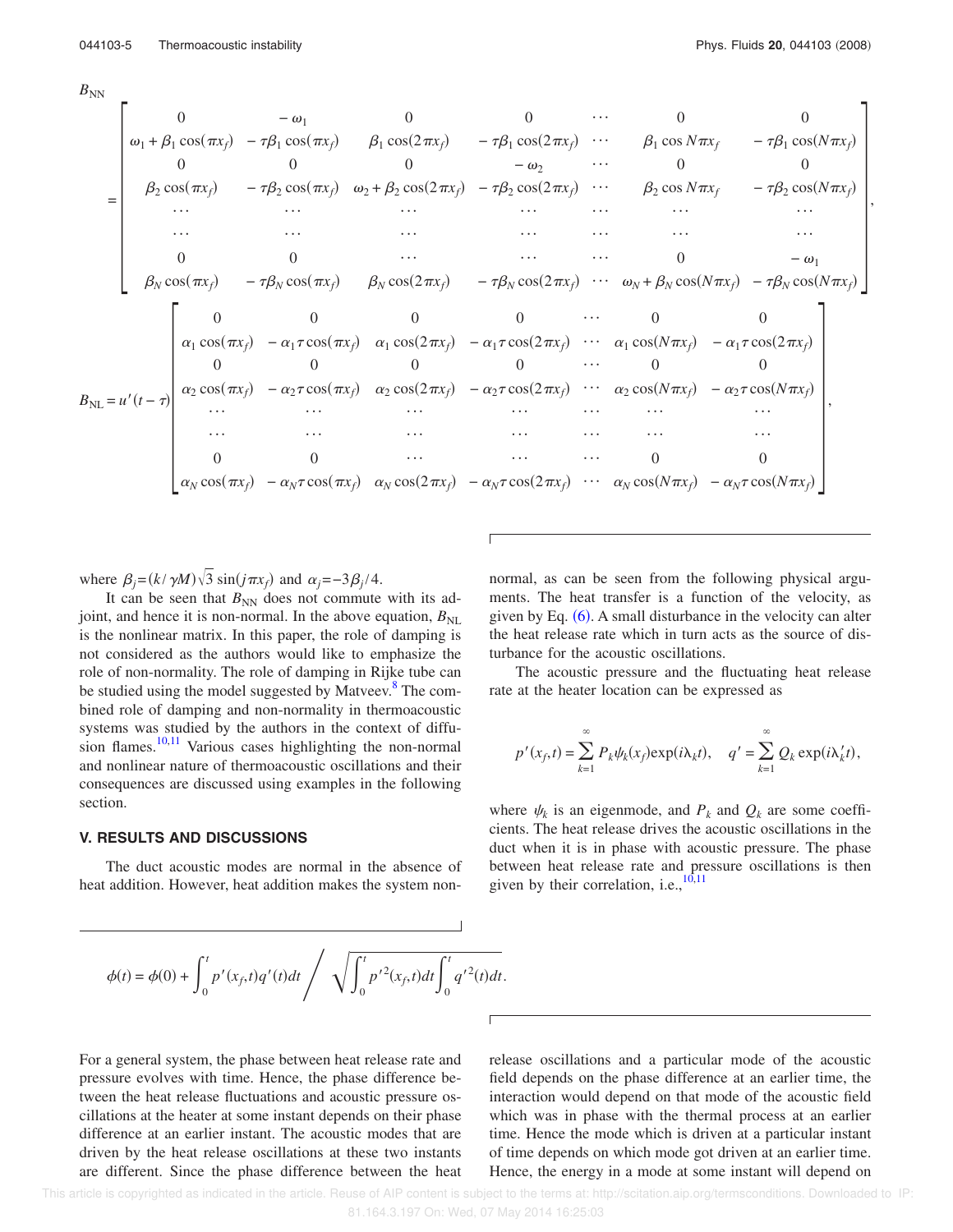

FIG. 4. Evolution of nondimensional acoustic velocity when the initial conditions are (a)  $\eta_1(0) = 0.15$  and (b)  $\eta_1(0) = 0.2$ ,  $x_f = 0.29$ ,  $c_0 = 399.6$  m/s,  $L_w$ =3.6 m,  $\bar{u}$ =0.5 m/s,  $\bar{\rho}$ =1.205 kg/m<sup>3</sup>,  $T_w$ =1000 K,  $C_v$ =719 J/kg K, and  $\lambda$ =0.0328 W/m K. (c) Evolution of phase and (d) linear and nonlinear evolutions of the acoustic energy when the initial condition is  $\eta_1(0)=0.2$ .

the energy of another mode which was driven at an earlier instant of time. This indicates that there is a nonzero projection of a mode along another mode, indicating non-normal behavior.

The role played by non-normality on the thermoacoustic interaction can be studied through the following examples. The numerical simulations were performed by keeping some of the parameters fixed and varying others. The parameters that were kept fixed are  $\lambda = 0.0328 \text{ W/m K}$ ,  $C_n$  $=719$  J/kg K, and  $\bar{\rho} = 1.205$  kg/m<sup>3</sup>. The set of first order ODEs  $(11)$  and  $(12)$  was integrated numerically using the fourth order adaptive Runge–Kutta technique. The numerical simulations were performed with ten acoustic modes so that the change in the solution with increase in number of modes is less than 5%.

#### **A. Triggering**

If the system is non-normal as well as nonlinear, oscillations can grow even when the individual eigenvalues indicate linear stability. For such systems, there exists some initial condition for which the oscillations decay and some other initial conditions for which they grow. This feature is captured by a heater located at  $x_f = 0.29$ ,  $\bar{u} = 0.5$  m/s,  $c_0$  $=$  399.6 m/s, and  $L_w$ = 3.6 m. Figures 4(a) and 4(b) show triggering in the absence of damping. Figure  $4(a)$  shows that for

initial conditions of  $\eta_1(0)=0.15$  and  $\eta_{i\neq 1}(0)=0$ , the oscillations decay, whereas Fig.  $4(b)$  shows that the oscillations grow for a different initial condition, i.e., for  $\eta_1 = 0.2$  and  $\eta_{i\neq 1}(0)$  = 0. Further, Fig. 4(b) shows that the amplitude of the oscillations saturates. Hence, this example shows that saturation can occur in the absence of damping. This interesting feature was discussed by Balasubramanian and Sujith $^{10,11}$  in the context of diffusion flames. The authors have explained that saturation can occur in the absence of damping if the phase difference (the phase between pressure and heat release rate is the correlation between the acoustic pressure and heat release rate. $10,11$ ) between the acoustic oscillations and the heat release oscillations evolves to  $90^{\circ}$ .<sup>22</sup> This is confirmed from the evolution of the phase to 90° as the system approaches limit cycle, as seen in Fig.  $4(c)$ . The evolution of the nondimensional acoustic energy  $\left[\frac{1}{2}p'^2 + \frac{1}{2}(\gamma M u')^2\right]$  after locally weighted regression smoothing calculated from both linear [integration of Eqs.  $(11)$  and  $(12)$  without nonlinear terms] and nonlinear simulations (with nonlinear terms included) are presented in Fig.  $4(d)$ . The linear simulation shows that the acoustic energy grows initially and eventually decays. The nonlinear simulation is almost identical to the linear simulation initially. After sufficient transient growth, the nonlinearity "picks up," which can be seen from the de-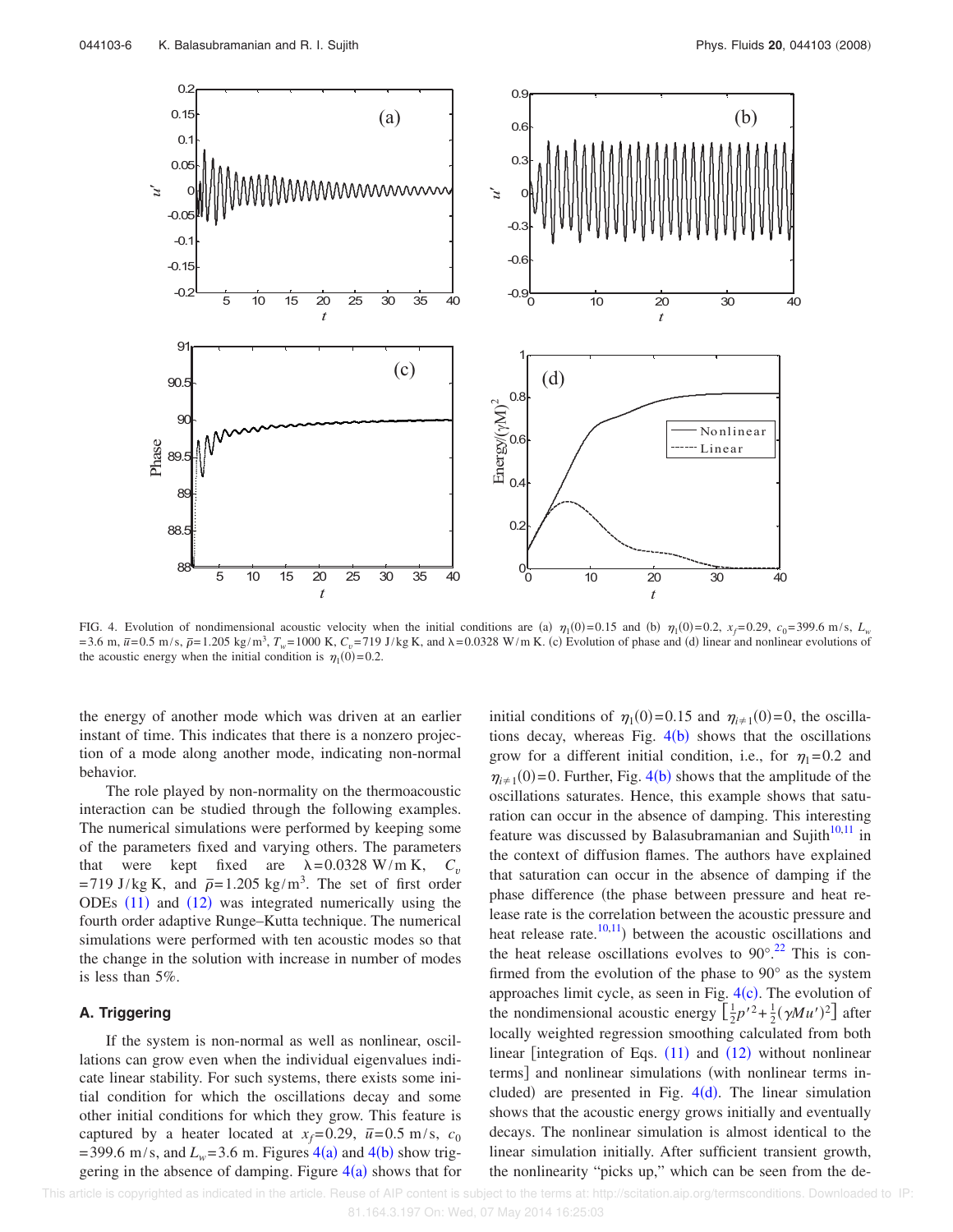

FIG. 5. (a) Nondimensional evolution of acoustic velocity when the initial condition is  $\eta_1(0)=0.18$ ; [(b)–(d)] evolution of the acoustic velocity projected onto the various Galerkin modes.  $L_w = 3.6$  m,  $\lambda = 0.0328$  W/m K,  $C_v = 719$  J/kg K,  $\bar{\rho} = 1.205$  kg/m<sup>3</sup>,  $\bar{u} = 0.5$  m/s,  $T_w = 1000$  K,  $\tau = 0.45\pi$ ,  $x_f = 0.29$ , and  $c_0$  $=$  399.6 m/s.

viation of the nonlinear evolution from the linear evolution. The nonlinear simulation also shows that, eventually, the acoustic energy grows and saturates.

The phenomenon of triggering has been observed in experiments with Rijke tube<sup>9</sup> and also in other thermoacoustic devices such as solid rocket motors. $^{23,24}$  This is usually attributed to nonlinearities. However, as shown in this example, this is not the complete picture. This example shows that the non-normal nature of the evolution equations is indeed responsible for raising the amplitudes to a level where the nonlinearity in the system is triggered.

Our view on non-normality does not diminish the importance of nonlinear effects. We are highlighting the role played by the linear (non-normal) evolution in increasing the amplitude to a level where nonlinearity becomes significant. The nonlinear terms in the equation become significant beyond a certain value of the amplitude (say,  $A_n$ ). Nonnormality causes an amplitude lesser than *A<sup>n</sup>* to increase up to  $A_n$ . Hence, the threshold value beyond which triggering occurs is less than *A<sup>n</sup>* .

## **B. Growth of oscillations in an initially decaying system**

This section discusses bootstrapping in a thermoacoustic system which is stable according to classical linear stability analysis based on eigenvalues. In this example, the heater is located at  $\frac{1}{4}$  duct length. The initial conditions chosen are

 $\eta_1(0) = 0.18$ ,  $\eta_{i \neq 1}(0) = 0$ , and  $\dot{\eta}_i(0) = 0$ .  $L_w$  and  $T_w$  were chosen as 3.6 m and 1000 K, respectively. Other parameters are maintained to be the same as those in the previous example.

Figure  $5(a)$  shows the evolution of acoustic velocity at the heater location. It can be seen that low frequency oscillations that are initially present in the system decay and high frequency oscillations set in after some time. Further, it can be seen that the oscillations eventually saturate after nonlinear growth. It must be emphasized that classical linear stability analysis based on the eigenvalues shows all eigenmodes of this coupled system to be stable.

Figures  $5(b)$ – $5(d)$  show the evolution of the acoustic velocity projected on the first three Galerkin expansion functions. It can be seen that while the acoustic velocity projected to the first expansion function decays, the projections on the second and third expansion functions grow. After sufficient energy is projected onto the second and third expansion functions, they project the energy back, causing the energy projected on the first expansion function to grow. This bootstrapping results in a shift in frequency during the evolution. The net effect of all these energy transfer causes the acoustic velocity to grow and eventually saturate. This feature has been discussed in the context of turbulence and it is known as bootstrapping.<sup>14,15</sup> Yoon *et al.*<sup>3</sup> have discussed bootstrapping in the context of Rijke tube using an *ad hoc* nonlinear model for the heat release rate.

The above simulation was repeated in the absence of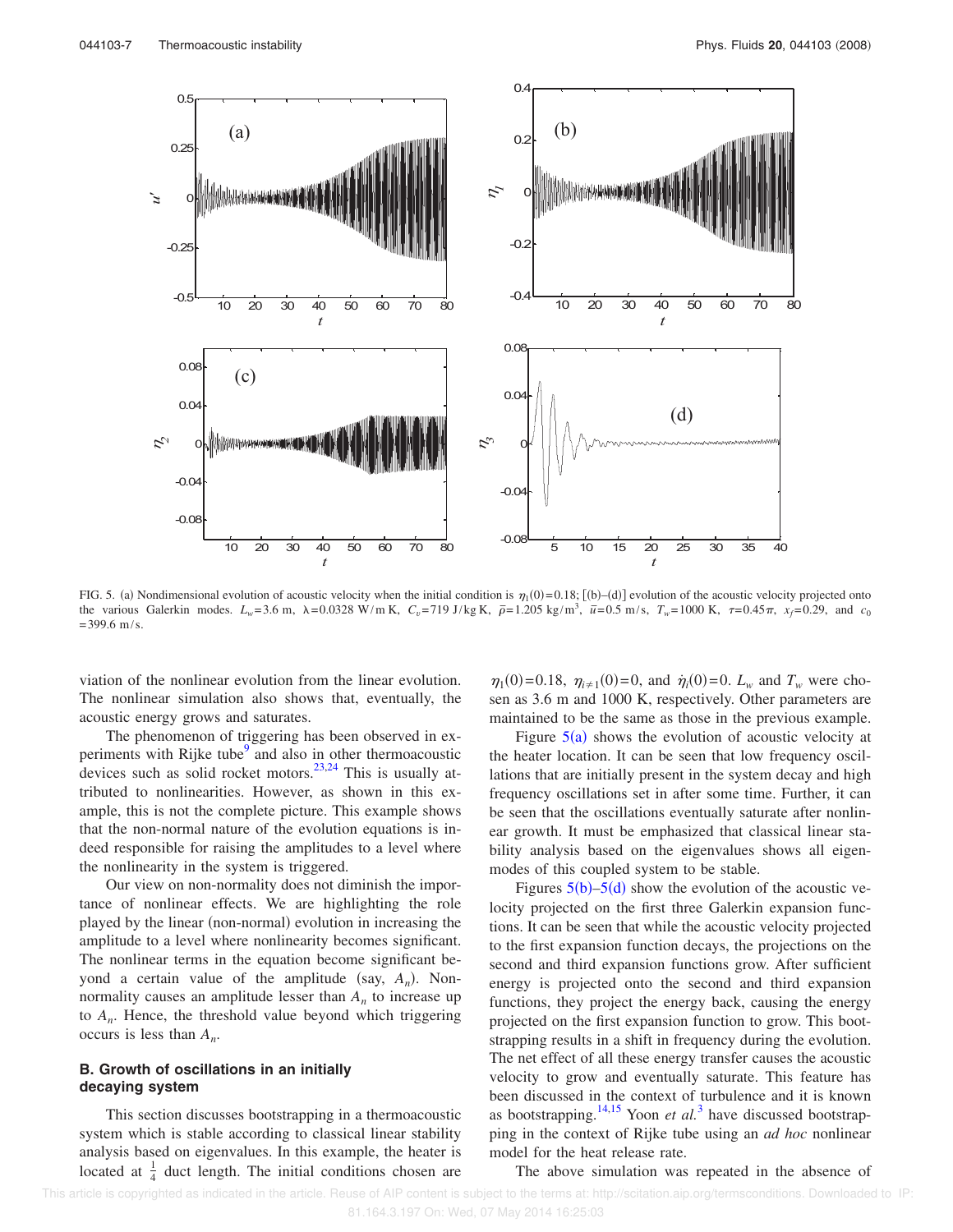

FIG. 6. (a) Linear evolution of acoustic velocity when the initial condition is  $\eta_1(0)=0.18$ ; [(b)–(d)] evolution of the acoustic velocity projected onto the various Galerkin modes. The conditions are the same as those of Fig. 5.

nonlinear terms. Figure  $6(a)$  shows the evolution of acoustic velocity obtained from linear simulations. Figures  $6(b) - 6(d)$ clearly shows energy exchange between the modes even in the absence of nonlinear terms. The occurrence of energy exchange between modes can be explained as follows.

There are two mechanisms by which energy can get redistributed in the system. The first mechanism is a nonlinear mechanism where two individual eigenmodes interact directly, causing exchange of energy between these two modes. Another mechanism which causes redistribution of energy is the interaction of various modes with the base flow. At low amplitudes when the nonlinear effects are not significant, the redistribution of energy mainly occurs due to the interaction of various modes with the base flow. When the disturbance is caused by exciting only one eigenmode, it is expected that the oscillations will decay if the system is linearly stable. However, if the system is non-normal, then the oscillations can grow if there is a small amount of energy in the unexcited modes. This could be due to noise in the system or due to a mild nonlinearity. The authors would like to emphasize that the mild nonlinearity just transfers some energy from the excited modes to other modes. Though the individual modes can decay, there can be an overall growth of amplitude due to non-normality. This overall growth can cause nonlinear effects to become significant and more energy can get exchanged between the various modes. Such a situation cannot occur in a linearly stable normal system (classical linear stability) if the nonlinearity is initially mild. This is because the

amplitudes of a normal system decay if the individual eigenmodes decay, and hence nonlinearity becomes milder and milder. This explains how non-normality plays an important role in the exchange of energy between various eigenmodes.

#### **C. Transient growth**

As discussed earlier, the non-normal nature of a system can cause transient growth of oscillations which can trigger nonlinearities in the system. In this section, a method to analyze transient growth is discussed. Schmid and Henningson<sup>25</sup> gave a detailed discussion on the analysis of transient growth in the context of transition to turbulence in shear flows. They analyzed the stability of shear flows by studying the energy growth of the system. This analysis is general and can be applied to thermoacoustic systems as well. Balasubramanian and Sujith $10$  performed such an analysis in the context of diffusion flames. The evolution of the acoustic oscillations in a Rijke tube is also non-normal as  $B_{NN}B_{NN}^{\dagger} \neq B_{NN}^{\dagger}B_{NN}$ . The symbol  $\dagger$  denotes the adjoint (conjugate transpose) of an operator. The solution of the linearized system of evolution equations [Eq.  $(13)$  without the nonlinear term] can be written in the operator form  $\text{as}^{25}$ 

$$
\widetilde{\eta}(t) = \exp(Lt)\,\widetilde{\eta}(0) = S^{-1}\,\exp(L_D t)S\,\widetilde{\eta}(0),\tag{14}
$$

where  $L=-B_{NN}$  is the stability operator, *S* is the similarity transformation that diagonalizes  $L$ , and  $L<sub>D</sub>$  is the diagonal form of *L*. Since *L* is non-normal, *S* is nonunitary, indicating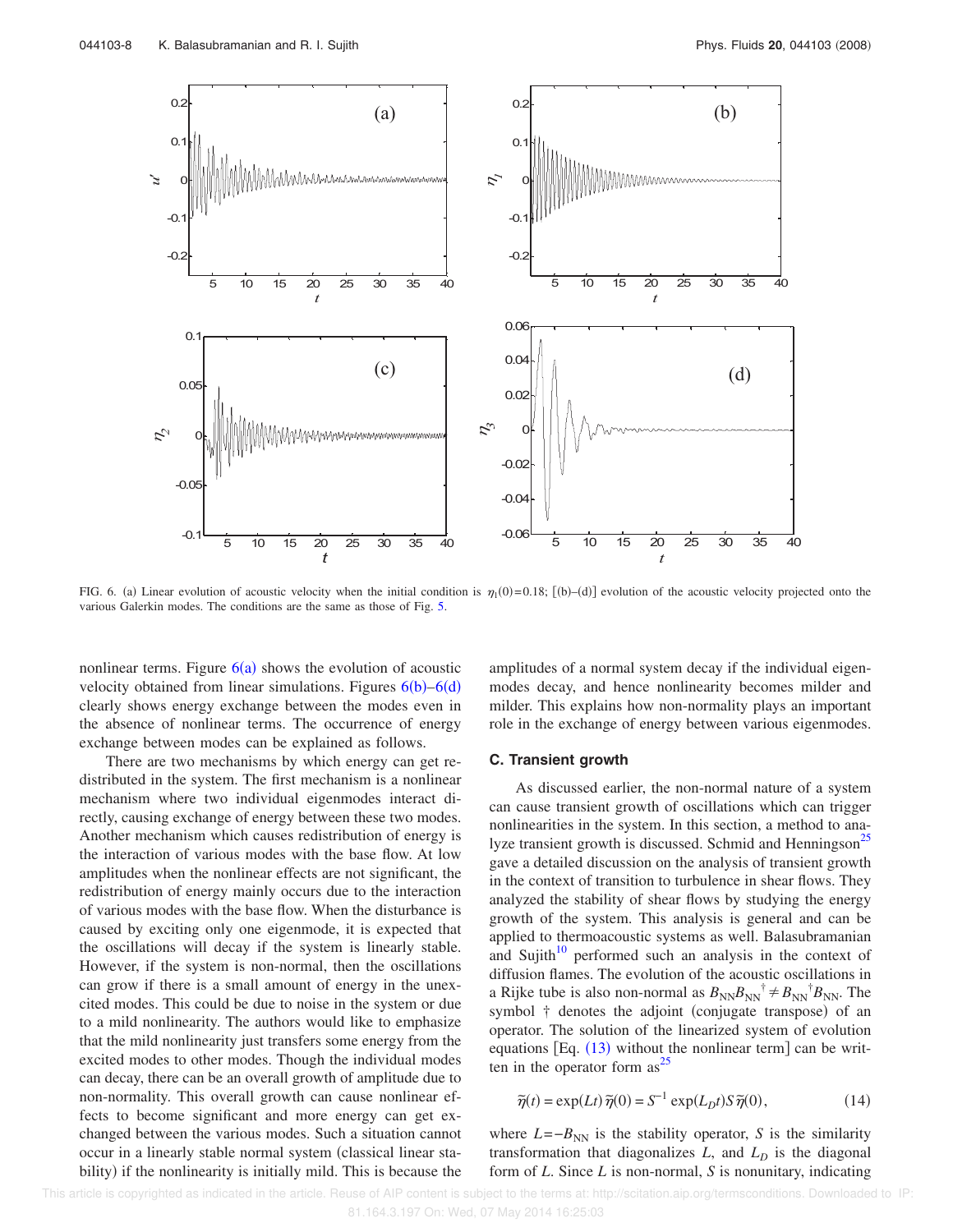

FIG. 7. Variation of maximum growth factor with heating element location for different values of time lag.  $L_w = 2.0$  m,  $\lambda = 0.0328$  W/m K,  $C_v$  $=719 \text{ J/kg K}$ ,  $\bar{\rho}=1.205 \text{ kg/m}^3$ ,  $c_0=401.2 \text{ m/s}$ ,  $\bar{u}=0.5 \text{ m/s}$ , and  $T_w$  $=1000$  K.

that it is not possible to make the eigenvectors perpendicular by a simple rotation. Transient growth is quantified by maximum growth factor which is defined as<sup>22</sup>

$$
G(t) = \max_{\eta} (\|\tilde{\eta}(t)\|^2 / \|\tilde{\eta}(0)\|^2) = \|\exp(Lt)\|^2,
$$
 (15)

where "max" indicates that the ratio of the norms is maximized over all initial conditions. Growth factor is a measure of maximum amplification of energy density at an instant of time. The expression in Eq.  $(15)$  is maximized for various instants of times over all possible initial conditions. The maximum growth factor and the optimum initial condition were computed using singular value decomposition. The stability of a system can be studied using the maximum growth factor in a particular time interval  $[0,t]$  which is defined as  $G_{\text{max}} = \max_t G(t)$ . This maximum is obtained after smoothen- $\log G(t)$ .

The above maximum value is infinite if *L* has an eigenvalue with a positive real part. This corresponds to a linearly unstable system. In the present paper,  $G_{\text{max}}$  values for various parameters such as time lag and flame location are calculated and the regions with large transient growth are identified. Transient growth cannot occur for those parameters which have  $G_{\text{max}}=1$ . When  $G_{\text{max}}=1$ , the energy at any instant is less than the initial energy of the system, indicating that the energy of the system decays. When  $G_{\text{max}} > 1$ , the system will exhibit transient growth. Hence, a system which is linear initially will behave like a linear system throughout its evolution as there is no amplification of the oscillations to trigger nonlinear effects when  $G_{\text{max}}=1$ . This fact is used in the next section to obtain necessary and sufficiency conditions for the stability of the system.

Figure 7 shows the variation of the maximum growth factor with heater location for different values of time lags. The parameters are given in the figure caption. The growth factor is a nonmonotonic function of the heater location. The



FIG. 8. Spatial variation of the acoustic velocity at various instants of time. The initial condition is chosen to be the optimum initial condition which yields the maximum growth factor.  $L_w = 2.0 \text{ m}, \tau = 0.1 \pi, \lambda$  $=0.0328 \text{ W/m K}, C_v = 719 \text{ J/kg K}, \bar{\rho} = 1.205 \text{ kg/m}^3, c_0 = 401.2 \text{ m/s}, \bar{u}$  $=0.6$  m/s, and  $T_w = 900$  K.

dependence of growth factor with  $x_f$  is oscillatory in nature. Further, the growth factor is of the order of 10. The authors would like to point out that in the present analysis, a simple model for the heating element is used. This simplified approach was used to focus on the non-normal nature of the acoustic equations alone in the presence of heat source. However, the energy released at the heating element is governed by an advection-diffusion equation. It has been shown that the advection-diffusion equation is non-normal.<sup>26,27</sup> This may cause the growth factor to be much larger as the number of eigenmodes of the coupled system will be much larger.

Figure 8 shows the spatial variation of acoustic velocity in the Rijke tube at various instants of times. The figure describes how acoustic velocity varies with space as the system evolves from the optimal initial condition. This result was obtained by solving the linearized equations. The parameters are given in the figure caption. It is clear that the spatial variation is a superposition of several modes whose phase vary with time.

#### **D. Pseudospectra**

The degree of resonant amplification that may occur in a normal system in response to an input frequency is inversely proportional to the distance in the complex plane between the input frequency and nearest eigenvalues. However, in the case of a non-normal operator, the resonant amplifications may be orders of magnitude larger<sup>14</sup> and cannot be determined by the eigenvalues alone. Such a resonance of a nonnormal system is known as pseudoresonance.

The concept of  $\varepsilon$  pseudoeigenvalues can be used to analyze the behavior of evolution governed by such non-normal operators.<sup>26–28</sup> *z* is an  $\varepsilon$  pseudoeigenvalue of *A* if it satisfies  $||(zI-A)^{-1}|| \ge \varepsilon^{-1}$ . There are other equivalent definitions of pseudoeigenvalues and they have been discussed in great detail by Trefthen and Embree.<sup>26–28</sup> In the above expression,  $\varepsilon$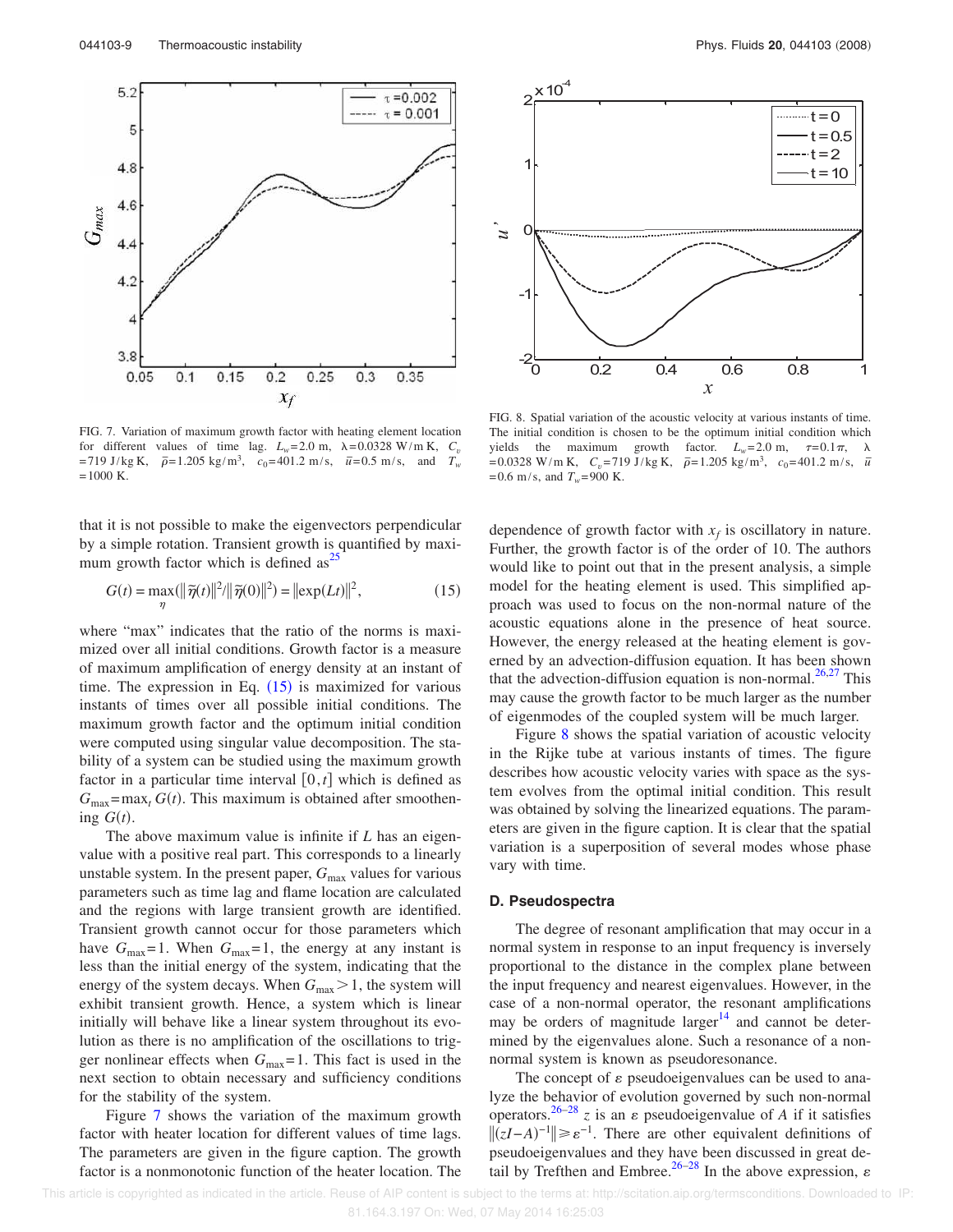is a measure of the distance of the forcing frequency from the eigenvalues of the system. This can be also interpreted as the noise level in a system when there is no external forcing. It should be noted that the system discussed in this paper is a self-excited system. In a linearly stable self-excited system, if the initial condition is along one of the eigenmodes, then there is no growth and the oscillations will decay throughout the evolution. However, in most situations, the initial conditions do not correspond to any particular eigenmode, and hence transient growth can occur. In these situations,  $\varepsilon$  is a measure of the deviation of the initially excited mode from the eigenmodes of the system.

Transient growth and the non-normal nature of the operator can be studied using pseudospectra. The pseudospectra of normal operators are closed circles. When a contour corresponding to some  $\varepsilon$  value does not lie entirely in the left half plane, the system exhibits transient growth, causing the amplitudes to increase to high values. $14$  Further, it is possible to obtain necessary and sufficiency conditions for an oscillation to be stable based on the geometry of pseudospectra.

Trefethen *et al.*<sup>14</sup> have used the relation between the geometry of the pseudospectra and the lower bound on the transient growth factor to analyze hydrodynamic instability in Couette and Poiseuille flows. The lower bound on the transient growth factor is given by

$$
\max_{t} \|e^{tA}\| \ge \max_{\varepsilon} \frac{\max_{z \in \Gamma(\varepsilon)} \text{Re}(z)}{\varepsilon}.
$$
 (16)

This inequality serves as a necessary condition. The pseudospectra contours should protrude far into the right half plane for the system to exhibit large transient growth. Hence, for a system not to grow (either transient or exponential), pseudospectra must lie entirely on the left half plane.

Similarly, a sufficiency condition for a system to be stable can be obtained by relating the upper bound on transient growth to the geometry of pseudospectra. The upper bound on the transient growth factor of a non-normal operator can be obtained from the pseudospectra as follows. $28$  The exponential of an operator  $A$ ,  $e^{tA}$ , can be defined by the Dunford–Taylor integral (operator analog of Cauchy integral),

$$
e^{tA} = \frac{1}{2\pi i} \int_{\Gamma} (z - A)^{-1} e^{tz} dz,
$$
 (17)

where  $\Gamma(\varepsilon)$  is the boundary of pseudospectra corresponding to some  $\varepsilon$ . Hence, the norm of the evolution operator is bounded by the Cauchy integral of  $|e^{tz}|||(z-A)^{-1}||$ . When  $\Gamma$ encloses the  $\varepsilon$  pseudospectra, then the upper bound for the transient growth factor can be written as

$$
\|\exp(tA)\| \le \left[\frac{L_{\varepsilon}}{2\pi\varepsilon} \max_{z \in \Gamma(\varepsilon)} |\exp(tz)|\right],\tag{18}
$$

where  $L_{\varepsilon}$  is the length of the contour (or convux hull)  $\Gamma(\varepsilon)$ .

The following sufficiency condition for a thermoacoustic system to be stable can be obtained by choosing *A* as the stability operator *L*. The upper bound on the maximum growth rate is given by



FIG. 9. Pseudospectra of a Rijke tube in which the heater is located at  $x_f$ =0.18. The time lag was chosen as  $\tau = 0.1\pi$ .  $\lambda = 0.0328$  W/m K,  $C_v$  $=719 \text{ J/kg K}, c_0 = 399.6 \text{ m/s}, \bar{\rho} = 1.205 \text{ kg/m}^3, L_w = 2.0 \text{ m}, T_w = 1000 \text{ K}, \text{ and}$  $\bar{u}$ =0.5 m/s.

$$
G_{\max} = \max_{t} \|\exp(tL)\|^2 \le \max_{t} \left[ \frac{L_{\varepsilon}}{2\pi\varepsilon} \max_{z \in \Gamma(\varepsilon)} \left| \exp(tz) \right| \right]^2.
$$
\n(19)

Hence, a system is stable if the real parts of all the eigenvalues are negative and if the right hand side of the above expression is 1. Hence, if the pseudospectra lie entirely in the left half plane and if  $G_{\text{max}}=1$ , then the system will not grow for any initial condition.

Rayleigh criterion gives the condition for acoustic driving to occur. However, the prediction of transient growth by Rayleigh criterion requires the precise knowledge of initial conditions. The ambiguity of initial conditions due to noise makes the identification of transient growth using Rayleigh criterion difficult. However, the necessary and sufficiency conditions obtained in this paper are conditions on the evolution operator, and hence do not depend on the initial conditions.

Figure 9 shows the pseudospectra for a Rijke tube with length of 1 m and time lag  $\tau=0.1\pi$  and  $\bar{u}=0.5$  m/s. It is clear from the noncircular behavior that the system is nonnormal. It is clear that the contour is not entirely on the left half plane. Hence, it can be inferred from Eq. (24) that this system shows transient growth. This indicates that there is an "unstable" pseudoeigenvalue for some  $\varepsilon$ . Even if a system behaves linearly, the transient growth can cause the amplitudes to reach high values and trigger nonlinearities which can cause the oscillation to grow further.

#### **VI. CONCLUSION**

In this paper, the nature of thermoacoustic interaction is studied in the context of a simple model for a horizontal Rijke tube. The coupled thermoacoustic system is nonnormal, and hence the eigenvectors are nonorthogonal. Nonnormality can lead to short time growth of oscillations before they eventually decay even when the system is linearly stable. Transient growth can cause the amplitudes of the oscillations to trigger nonlinear driving. It has been observed that the various eigenmodes of the coupled thermoacoustic system interact, resulting in the growth of oscillations even when the eigenvalues indicate stability. The current method